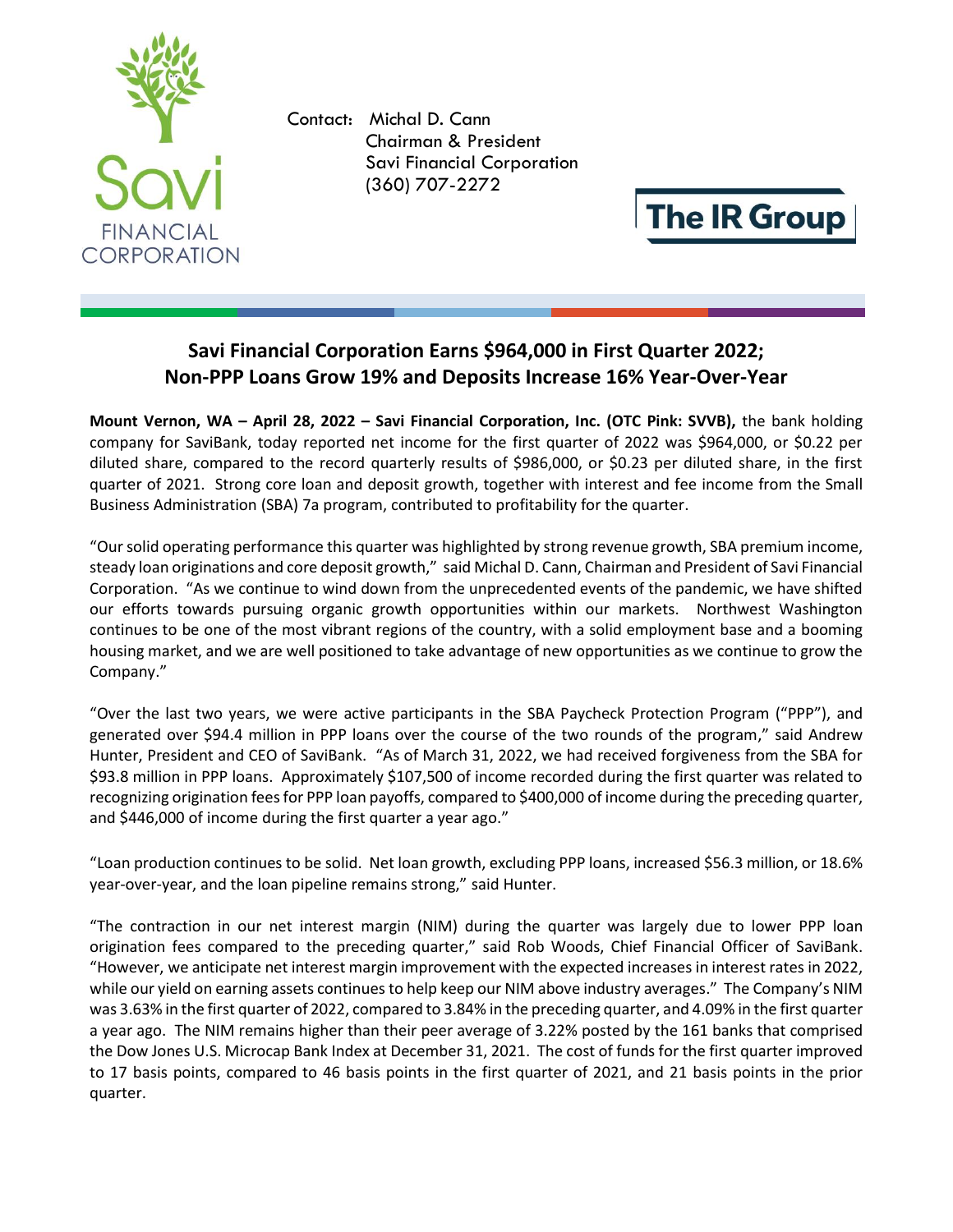Savi Financial Corporation Reports First Quarter 2022 Results April 28, 2022 Page 2

## **First Quarter 2022 Highlights:**

- Net income was \$964,000 in the first quarter of 2022, compared to \$986,000 in the first quarter of 2021, and \$322,000 in the fourth quarter of 2021.
- Earnings per share were \$0.22 in the first quarter, compared to \$0.23 in the first quarter a year ago, and \$0.07 in the preceding quarter.
- Net interest income was \$4.00 million in the first quarter of 2022, compared to \$4.05 million in the first quarter a year ago, and \$4.19 million in the fourth quarter of 2021. The decrease in net interest income reflected lower interest and fees on PPP loans compared to the prior quarter and the year ago quarter, due to slowing PPP loan forgiveness as the program nears its conclusion.
- Total revenue, consisting of net interest income and non-interest income, increased 23% to \$6.07 million in the first quarter of 2022, compared to \$4.92 million in the first quarter a year ago and increased 5% compared to \$5.78 million in the preceding quarter.
- Non-interest expense was \$4.87 million in the first quarter compared to \$3.53 million in the first quarter a year ago and \$4.90 million in the preceding quarter. Noninterest expense for the preceding quarter included a \$164,000 prepayment penalty for a paydown on FHLB borrowings.
- Average first quarter 2022 total loans decreased 1% to \$354.5 million, compared to \$356.3 million in the first quarter a year ago, and increased 4% from \$340.3 million in the fourth quarter of 2021. Total loans at March 31, 2022, decreased 1% to \$364.6 million from \$368.5 million a year ago and increased 4% compared to \$352.2 million at December 31, 2021. Due to PPP loan forgiveness, the PPP loan portfolio totaled \$587,300 at March 31, 2022, compared to \$66.6 million a year ago and \$5.2 million at December 31, 2021.
- SBA and USDA loan production for the twelve months ended March 31, 2022, totaled 27 loans for \$32.7 million, compared to production of 18 loans for \$26.5 million in the year-ago period.
- Average first quarter 2022 total deposits grew 24% to \$440.5 million, from \$353.9 million in the first quarter a year ago, and increased 3% from \$425.9 million in the fourth quarter of 2021. Total deposits grew 16% to \$448.3 million, at March 31, 2022, from \$385.8 million a year ago, and increased 4% from \$432.7 million at December 31, 2021.
- Due to the improvement in economic conditions, along with the overall quality of the loan portfolio, the Company recorded no provision for loan losses in the first quarter of 2022. This compared to a \$140,000 provision for loan losses in the first quarter of 2021, and a \$491,000 provision in the fourth quarter of 2021.
- Allowance for loan losses, as a percentage of total loans, was 1.16% at March 31, 2022, compared to 1.03% at March 31, 2021, and 1.20% at December 31, 2021.
- Nonperforming loans, as a percentage of total loans, was 0.40% at March 31, 2022, compared to 0.75% at March 31, 2021, and 0.40% at December 31, 2021.
- Nonperforming assets, as a percentage of total assets, was 0.47% at March 31, 2022, compared to 0.71% a year ago and 0.49% three months earlier.
- Net charge-offs were \$1,000 in the first quarter of 2022, compared to net recoveries of \$37,000 in the first quarter of 2021, and net charge-offs of \$242,000 in the fourth quarter of 2021.
- SaviBank capital levels remained above the threshold for well-capitalized institutions with a tier-1 leverage ratio of 7.97% at March 31, 2022.

On March 7, 2022, the Company completed the issuance of \$17 million in 10-year fixed-to-floating rate subordinated notes due in 2032 in a private placement transaction to certain institutional accredited investors and qualified buyers. The notes will initially bear interest at 4.25% per annum through March 31, 2027, at which point interest will accrue at a floating rate payable quarterly.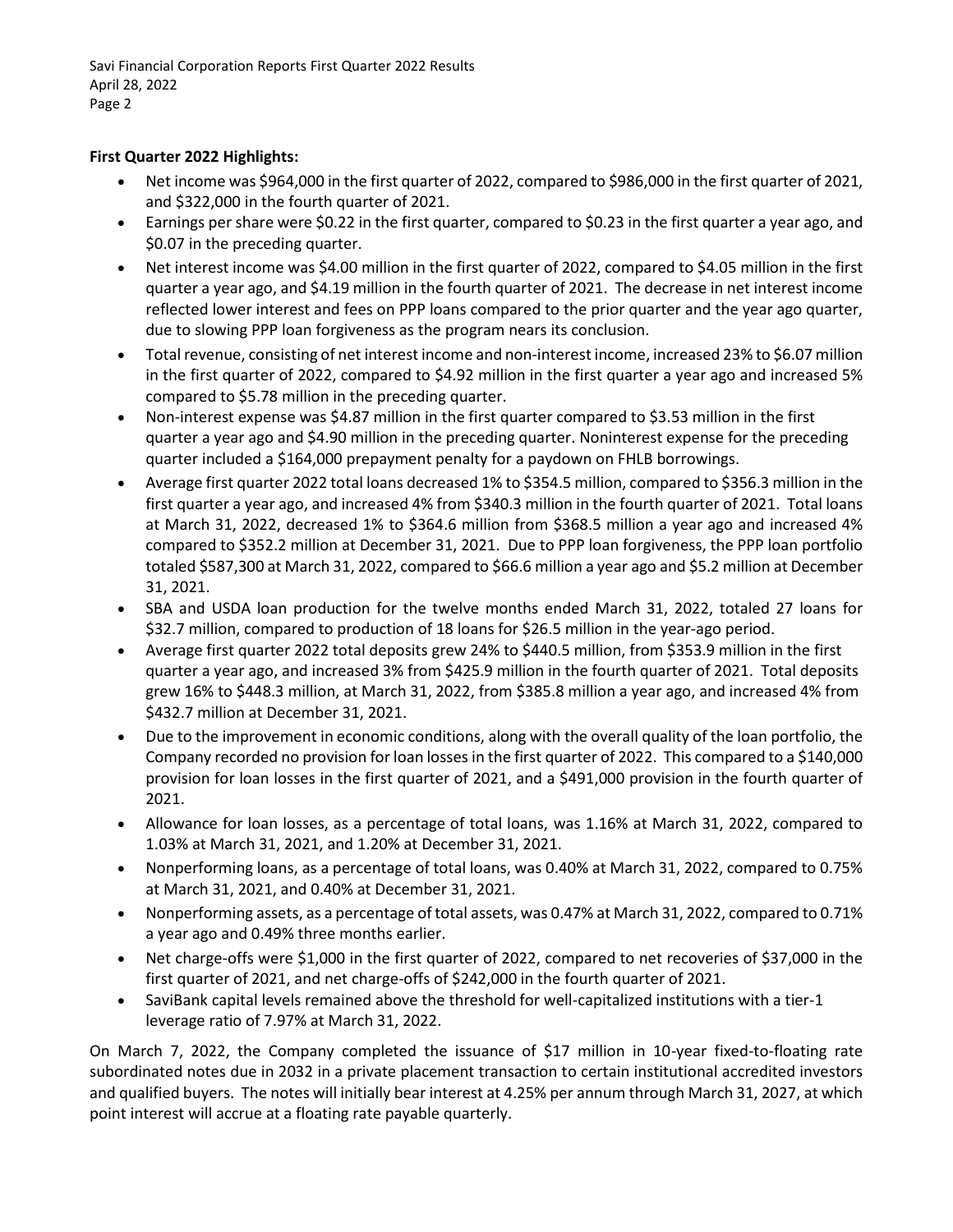Savi Financial Corporation Reports First Quarter 2022 Results April 28, 2022 Page 3

"This successful capital raise is giving us an opportunity to build out our business plan and is an affirmation of the tremendous opportunities in our market," said Cann. "In 2021, we expanded into the Friday Harbor market, completed the Freeland branch purchase on Whidbey Island from Coastal Community Bank, relocated from our existing Freeland branch to the new location and formed our mortgage lending division. These initiatives are providing revenue generation and contributing to the bottom line. We will continue to search for potential strategic opportunities to expand our Company franchise."

# **About Northwest Washington**

SaviBank currently operates six branches in Skagit County, two branches in Island County, and one branch in Whatcom County. In addition, the Company has a loan production team located in San Juan County. The Skagit, Whatcom, Island and San Juan counties region stretches north from the greater Seattle/Everett/Bellevue metropolis to the Canadian border.

The housing market in Skagit, Island, Whatcom and San Juan counties remains healthy. According to the Northwest Multiple Listing Service, the average home in Skagit County sold for \$550,000, up 13.27% in March 2022, compared to a year ago, and there was a 0.88 month supply of homes on the market. For Island County, the average house sold for \$610,000, up 27.22% from a year ago and supply totaled 0.57 months. For Whatcom County, the average home sold for \$620,000, up 25.95% from a year ago and supply totaled 0.79 months. For San Juan County, the average home sold for \$898,000, up 79.05% from a year ago and supply totaled 3.25 months.

Skagit's population is projected to grow 5.74% from 2022 through 2027, and median household income is projected to increase by 11.63% during the same time frame. Whatcom County's population is projected to grow 6.20% from 2022 through 2027, and median household income is projected to increase by 17.13%. Island County's population is projected to grow 11.53% from 2022 through 2027, and median household income is projected to increase by 13.08%. San Juan County's population is projected to grow 5.53% from 2022 through 2027, and median household income is projected to increase by 9.39%.

### Sources:

<http://www.northwestmls.com/library/CorporateContent/statistics/Recaps.pdf> https://www.capitaliq.spglobal.com/

### **About Savi Financial Corporation Inc. and SaviBank –**

Savi Financial Corporation is the bank holding company which owns SaviBank. The Bank began operations April 11, 2005, and has 9 branch locations in Anacortes, Burlington, Bellingham, Concrete, Mount Vernon (2), Oak Harbor, Freeland and Sedro-Woolley, Washington, and a loan production office in Friday Harbor. The Bank provides loan and deposit services to customers who are predominantly small and middle-market businesses and individuals in and around Skagit, Island, Whatcom and San Juan counties. As a locally-owned community bank, we believe that when everyone becomes Savi about their finances, our entire community benefits. Call us or stop by one of our branches and we'll show you how to bank Savi. For additional information about SaviBank, visit; [www.SaviBank.com.](http://www.savibank.com/)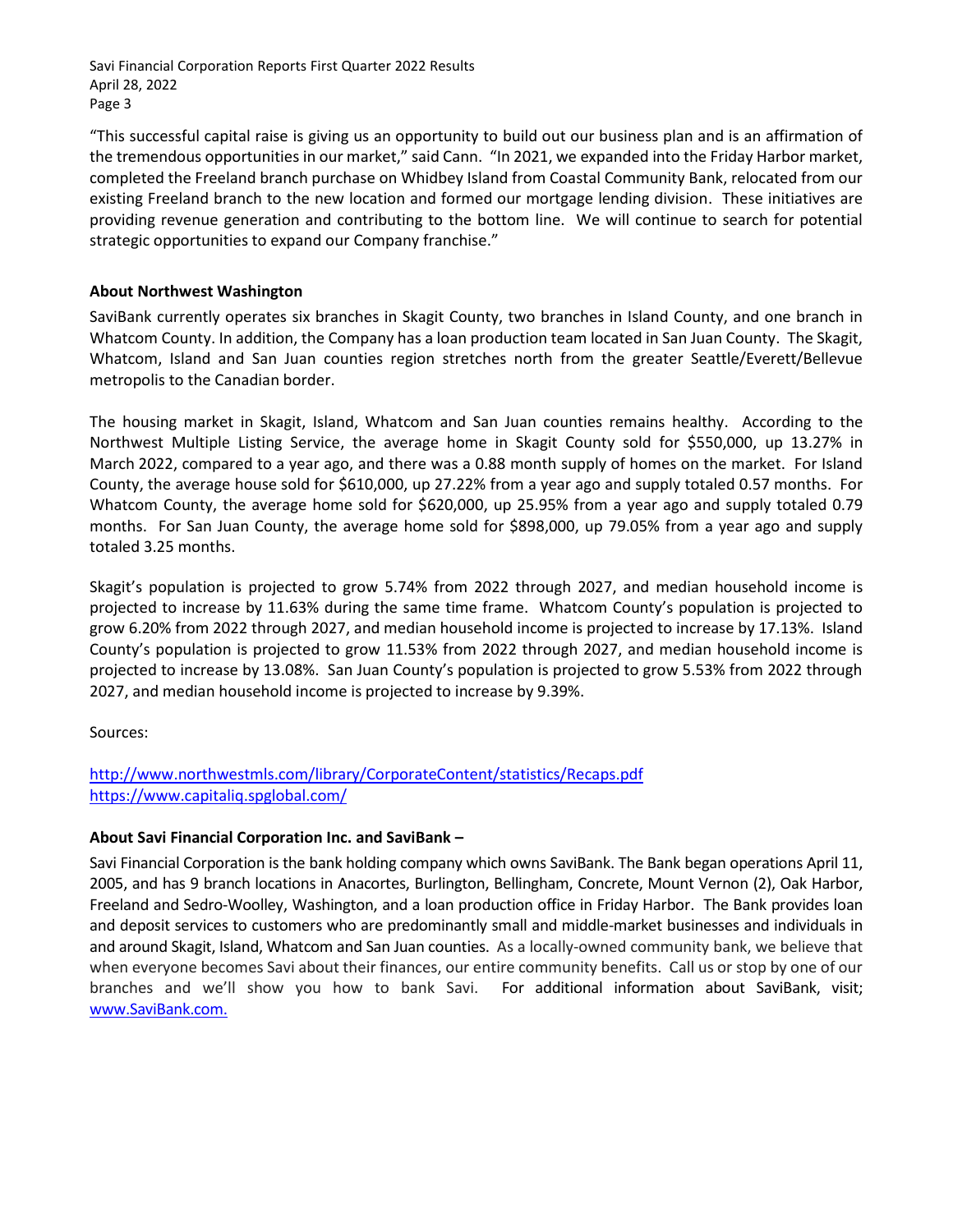#### **Forward Looking Statement**

This release may contain "forward-looking statements" that are subject to risks and uncertainties. Readers should not place undue reliance on forward-looking statements, which reflect management's views only as of the date hereof. All statements, other than statements of historical fact, regarding our financial position, business strategy and management's plans and objectives for future operations are forward-looking statements. When used in this report, the words "anticipate," "believe," "estimate," "expect," and "intend" and words or phrases of similar meaning, as they relate to SaviBank or management, are intended to help identify forwardlooking statements within the meaning of the Private Securities Litigation Reform Act of 1995. Although we believe that management's expectations as reflected in forward-looking statements are reasonable, we cannot assure readers that those expectations will prove to be correct. Forward-looking statements are subject to various risks and uncertainties that may cause our actual results to differ materially and adversely from our expectations as indicated in the forward-looking statements. These risks and uncertainties include our ability to maintain or expand our market share or net interest margins, and to implement our marketing and growth strategies. Further, actual results may be affected by our ability to compete on price and other factors with other financial institutions; customer acceptance of new products and services; the regulatory environment in which we operate; and general trends in the local, regional and national banking industry and economy, as those factors relate to our cost of funds and return on assets. In addition, there are risks inherent in the banking industry relating to collectability of loans and changes in interest rates. Many of these risks, as well as other risks may have a material adverse impact on our operations and business.